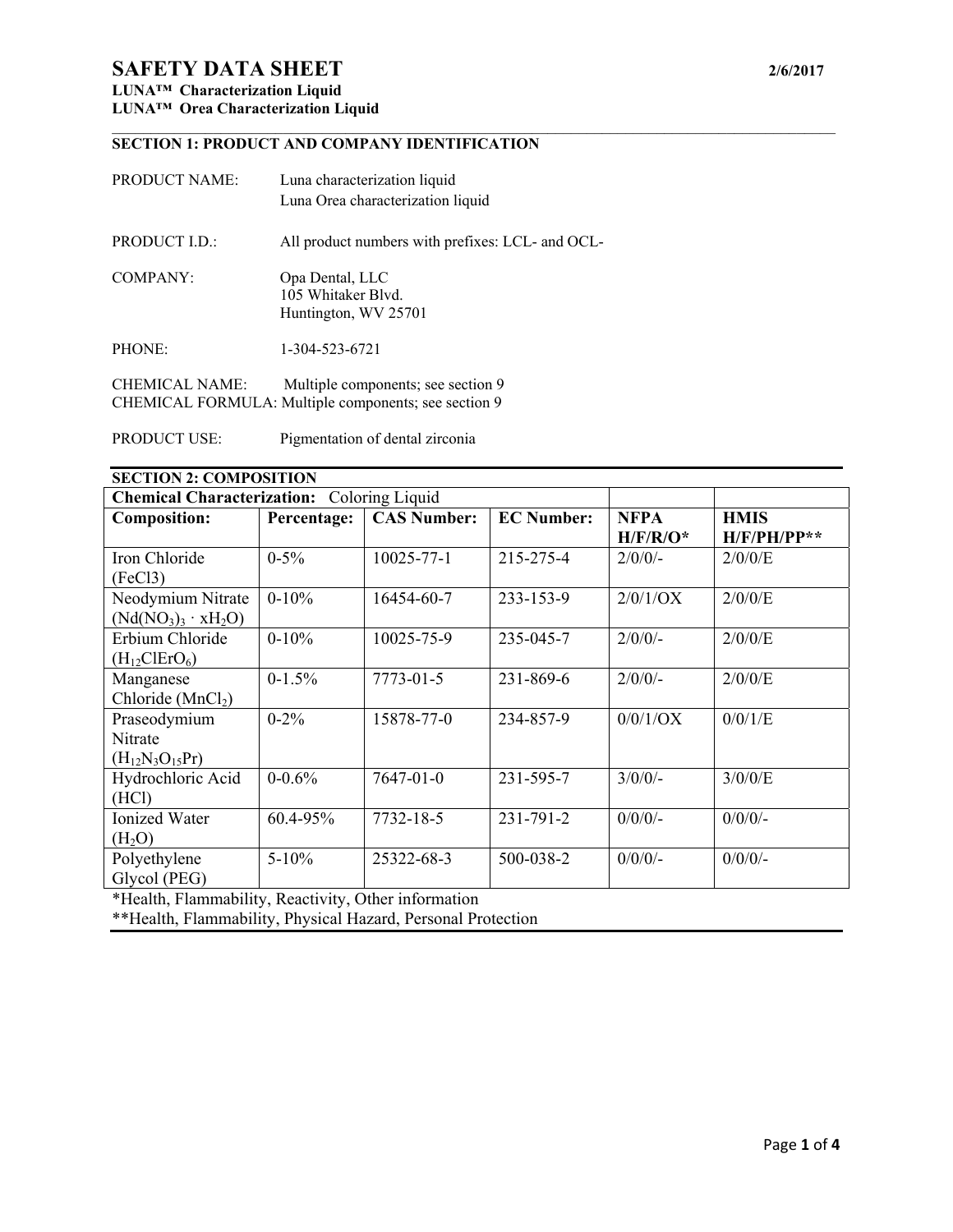### **SECTION 3: HAZARDS IDENTIFICATION**



ROUTES OF ENTRY: Liquid and/or vapor in eyes, mouth, or skin.

#### POTENTIAL HEALTH EFFECTS

| EYES:              | May irritate       |
|--------------------|--------------------|
| SKIN:              | May irritate       |
| <b>INGESTION:</b>  | May irritate       |
| <b>INHALATION:</b> | Vapor may irritate |

CARCINOGENICITY: None known.

#### **SECTION 4: FIRST AID MEASURES**

EYES: Wash eyes with large quantities of clean water for at least 15 minutes. In case of after-effects, call a physician.

 $\mathcal{L}_\mathcal{L} = \{ \mathcal{L}_\mathcal{L} = \{ \mathcal{L}_\mathcal{L} = \{ \mathcal{L}_\mathcal{L} = \{ \mathcal{L}_\mathcal{L} = \{ \mathcal{L}_\mathcal{L} = \{ \mathcal{L}_\mathcal{L} = \{ \mathcal{L}_\mathcal{L} = \{ \mathcal{L}_\mathcal{L} = \{ \mathcal{L}_\mathcal{L} = \{ \mathcal{L}_\mathcal{L} = \{ \mathcal{L}_\mathcal{L} = \{ \mathcal{L}_\mathcal{L} = \{ \mathcal{L}_\mathcal{L} = \{ \mathcal{L}_\mathcal{$ 

SKIN: Wash thoroughly with warm water.

INGESTION: Rinse with water. In case of after-effects, call a physician.

INHALATION: Move person into fresh air. In case of after-effects, call a physician

### **SECTION 5: FIRE-FIGHTING MEASURES**

EXTINGUISHING MEDIA: Non-flammable liquid. Normal extinguishing media

#### **SECTION 6: ACCIDENTAL RELEASE MEASURES**

ACCIDENTAL RELEASE MEASURES: Avoid discharge into drains or surface water.

## **SECTION 7: HANDLING AND STORAGE**

HANDLING: Only adequately trained personnel should handle this product. Keep out of reach of children. Usual hygienic measures are necessary. When using, do not eat, drink, or smoke. Provide adequate local ventilation or suction unit, especially in case of vapor exposure.

STORAGE: No special requirements for place of storage and containers. No further indications necessary for storage, no restrictions for storage with other products.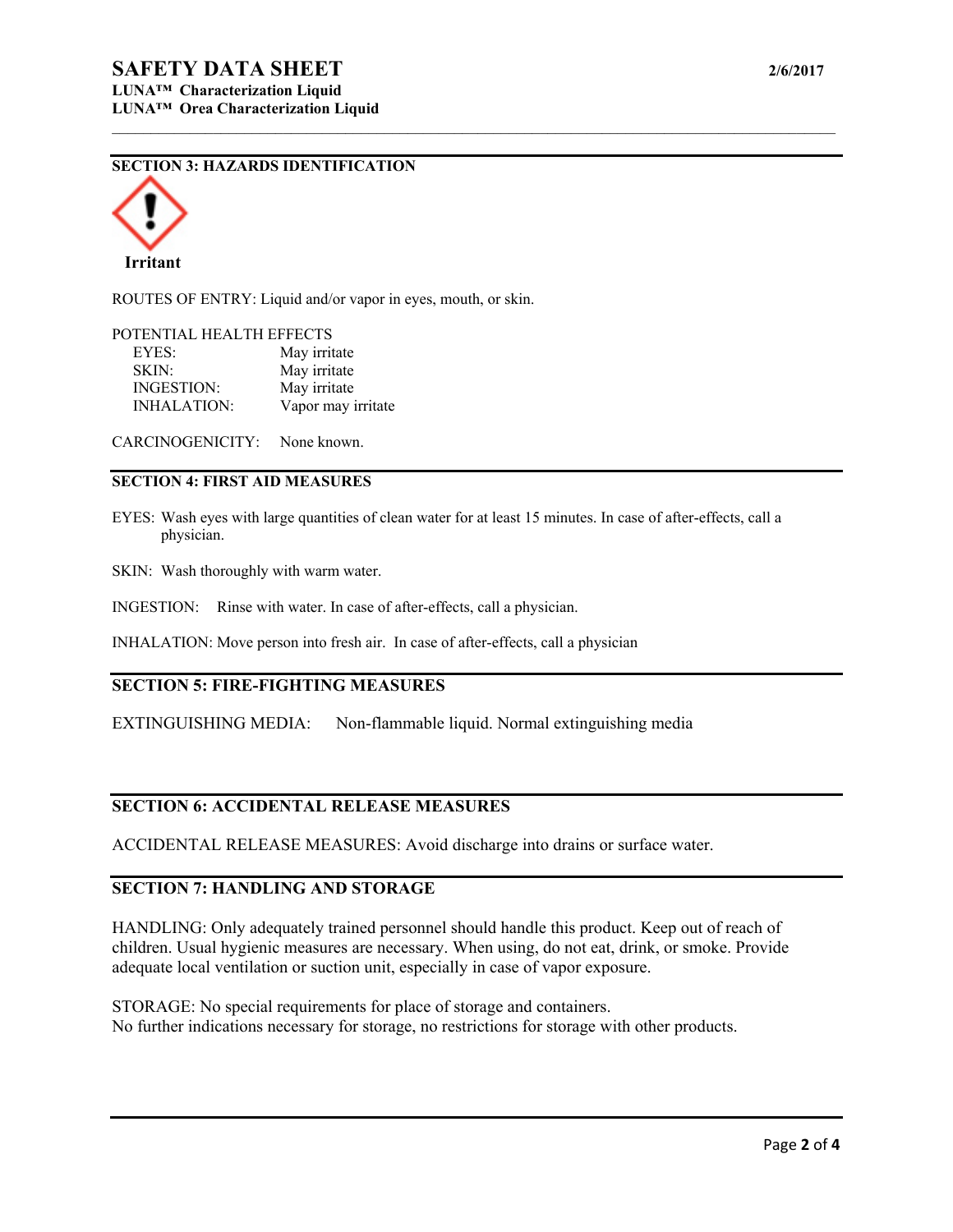# **SAFETY DATA SHEET** 2/6/2017

**LUNA™ Characterization Liquid LUNA™ Orea Characterization Liquid** 

### **SECTION 8: EXPOSURE CONTROLS/ PERSONAL PROTECTION**

 $\mathcal{L}_\mathcal{L} = \{ \mathcal{L}_\mathcal{L} = \{ \mathcal{L}_\mathcal{L} = \{ \mathcal{L}_\mathcal{L} = \{ \mathcal{L}_\mathcal{L} = \{ \mathcal{L}_\mathcal{L} = \{ \mathcal{L}_\mathcal{L} = \{ \mathcal{L}_\mathcal{L} = \{ \mathcal{L}_\mathcal{L} = \{ \mathcal{L}_\mathcal{L} = \{ \mathcal{L}_\mathcal{L} = \{ \mathcal{L}_\mathcal{L} = \{ \mathcal{L}_\mathcal{L} = \{ \mathcal{L}_\mathcal{L} = \{ \mathcal{L}_\mathcal{$ 

Provide adequate local ventilation. Use material in under fume hood or other ventilating device Use a vapor protection mask. Avoid inhalation of vapor. Avoid vapor build-up. Safety eyewear necessary.



# **SECTION 9: PHYSICAL AND CHEMICAL PROPERTIES**

| Appearance:                   | Liquid-clear, green, gray, orange, pink, purple |
|-------------------------------|-------------------------------------------------|
| Odor:                         | Acrid                                           |
| $pH$ :                        | N/A                                             |
| <b>Boiling Point:</b>         | $\sim$ 100°C                                    |
| Flash Point:                  | Not Flammable                                   |
| Auto-Flammability:            | Not Self-Igniting                               |
| <b>Explosive Properties:</b>  | N/A                                             |
| <b>Oxidizing Properties:</b>  | N/A                                             |
| Vapor Pressure:               | N/A                                             |
| <b>Relative Density:</b>      | 1 gr/cm <sup>3</sup>                            |
| Solubility water/fat:         | Soluble in water                                |
| <b>Partition Coefficient:</b> | N/A                                             |
| Viscosity:                    | N/A                                             |
| Vapor Density:                | N/A                                             |
| <b>Evaporation Rate:</b>      | N/A                                             |
| Other Data:                   | N/A                                             |

# **SECTION 10: STABILITY AND REACTIVITY**

| Conditions to avoid:              | N/A |
|-----------------------------------|-----|
| Materials to avoid:               | N/A |
| Hazardous Decomposition products: | N/A |

### **SECTION 11: TOXICOLOGICAL INFORMATION**

| Cytotoxicity                             | None |
|------------------------------------------|------|
| Short-term systemic toxicity             | None |
| Sensitization (delayed hypersensitivity) | None |
| Cutaneous reactivity                     | None |

## **SECTION 12: ECOLOGICAL INFORMATION**

ECOLOGICAL INFORMATION: NONE

## **SECTION 13: DISPOSAL CONSIDERATIONS**